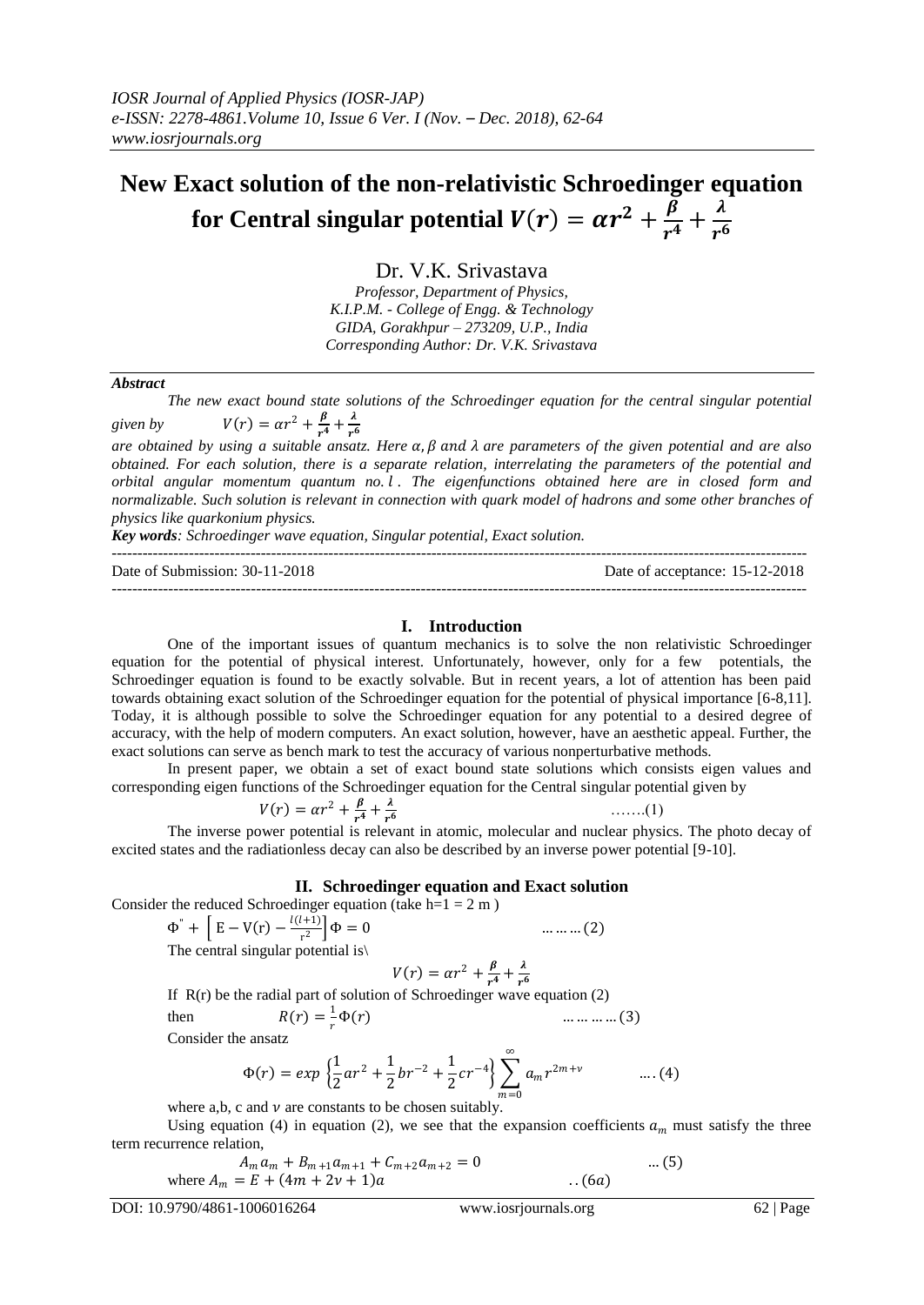$B_m = \{ (2m + v)(2m + v - 1) - l(l + 1) + 2ab \}$  .... (6b) and  $C_m = b(4m + 2v - 3) - \beta$  …..(6c) and we have set  $a^2 = \alpha$  ....(7) and  $b^2 = \lambda$  ....(8) It is clear that  $R(r)$  is finite for if  $a = -\sqrt{a}$  ……(9) and  $b = \sqrt{\lambda}$  ......(10) Now as  $a_0$  is the first nonvanishing co efficient in equation (4), then from equation (5), we have  $C_o = 0$  …….(11)  $\Rightarrow$   $\nu = \frac{1}{2}$  $rac{1}{2} \left[ \frac{\beta}{\sqrt{2}} \right]$  $\frac{p}{\sqrt{\lambda}} + 3$  …….(12) Now, if  $a_p \neq 0$ , but  $a_{p+1} = a_{p+2} = \cdots = 0$ , then equation (5) gives  $A_p = 0$  ……..(13)  $\Rightarrow E_p = \sqrt{\alpha} \left[ 4p + \frac{p}{\sqrt{\lambda}} + 4 \right]$  ........(14) Also, for a non trivial solution,  $A_m$ ,  $B_m$  &  $C_m$  must satisfy the condition I  $B_o \, C_1 \, 0 \, 0 \, 0 \, \dots \, .0$  $A_0$   $B_1$   $C_2$  0 0 .....0 … … … … … … … … … . 0 0 … … … .  $A_{p-1}B_p$  $= 0$  …(15) The various solutions can be generated by setting  $p=0, 1, 2, 3, \ldots$  .......etc. There are two cases: **Case-I** : **For p=0**, then by equation (14), the energy eigen value is given by  $E_0 = \sqrt{\alpha} \left[ \frac{\beta}{\sqrt{\alpha}} \right]$  $\frac{p}{\sqrt{\lambda}} + 4$  …..(16) and the corresponding eigen function is given by  $R(r) = a_0 \left[ \exp \left\{-\frac{1}{2} \right. \right]$  $\frac{1}{2}\sqrt{\alpha} r^2 + \frac{1}{2}$  $\frac{1}{2}\sqrt{\lambda}r^{-2}\Big\}\Big]r^{\frac{1}{2}(\frac{\beta}{\sqrt{\lambda}})}$  $\frac{p}{\sqrt{\lambda}}+1$  …..(17) On simplifying equations  $(9)$ ,  $(10)$  and  $(12)$  with equation  $(15)$ , we have 1  $rac{1}{4} \left[\frac{\beta}{\sqrt{2}}\right]$  $\frac{\beta}{\sqrt{\lambda}}+3\left[\frac{\beta}{\sqrt{\lambda}}\right]$  $\frac{\rho}{\sqrt{\lambda}} + 1$  –  $l(l + 1) - 2\sqrt{\alpha\lambda} = 0$  ….(18) This is an interrelation between parameters of potential and orbital angular momentum quantum no.  $l$ . **Case-II**: **For p=1** : then by equation (14), the energy eigen value is given by

 $E_1 = \sqrt{\alpha} \left( \frac{\beta}{\sqrt{\alpha}} \right)$  $\frac{p}{\sqrt{\lambda}} + 8$ ) …..(19) The condition  $(4)$  in conjunction with the equations  $(6a)$ ,  $(9)$ ,  $(10)$  and  $(12)$ , we have  $R(r) = a_0 \left[ \exp \left\{-\frac{1}{2} \right. \right]$  $\frac{1}{2}\sqrt{\alpha} r^2 + \frac{1}{2}$  $\frac{1}{2}\sqrt{\lambda}r^{-2}\Big\}\Big]r^{\frac{1}{2}(\frac{\beta}{\sqrt{\beta}})}$  $\frac{p}{\sqrt{\lambda}}+1$   $(a_0 + a_1r^2)$  .....(20) On simplifying equations  $(9)$ ,  $(10)$ ,  $(12)$  and  $(15)$ , we have  $4aa_0 - \left\{ \left( \frac{\beta}{2} \right)$  $rac{\beta}{2\sqrt{\lambda}} + \frac{7}{2}$  $\frac{7}{2}$  $\left(\frac{\beta}{2\sqrt{2}}\right)$  $\frac{\beta}{2\sqrt{\lambda}} + \frac{5}{2}$  $\left(\frac{3}{2}\right) - l(l+1) - 2\sqrt{\alpha\lambda} \left\{ a_1 = 0 \quad \dots (21) \right\}$ This gives an interrelation between the parameters of potential and orbital angular momentum quantum

no.  $l$ .

Continuing this way, we can generate a set of bound exact solutions for higher values of p.

### **III. Results and Discussion**

The explicit expression of energy eigenvalue and eigenfunction are obtained for each solution. These solutions are valid when for, in general, each solution has an interrelation between the parameters of the potential and the orbital angular momentum quantum no. *l*. These solutions, besides having an aesthetic appeal, can be used as benchmark to test the accuracy and reliability of nonperturbative methods, which some times yield wrong result of solving the Schroedinger equations. The central singular potential considered in this problem may be relevant in study of quark model of hadrons.

# **IV. Conclusion**

The exact bound state solutions of non relativistic Schroedinger equation for central singular potential  $V(r) = \left(\alpha r^2 + \frac{\beta}{r^4}\right)$  $\frac{\beta}{r^4}+\frac{\lambda}{r^6}$  $\left(\frac{\lambda}{r^6}\right)$  by using a suitable ansatz have been obtained. The exact solution consists eigenvalues and corresponding eigenfunctions with an interrelation between parameters  $\alpha$ ,  $\beta$  and  $\lambda$  of potential and orbital angular momentum quantum no.  $l$ . The eigenfunction which are obtained in closed form are also normalizable. Such exact bound state solutions plays most important role in atomic physics, molecular physics and nuclear physics, especially in quarkonium physics.